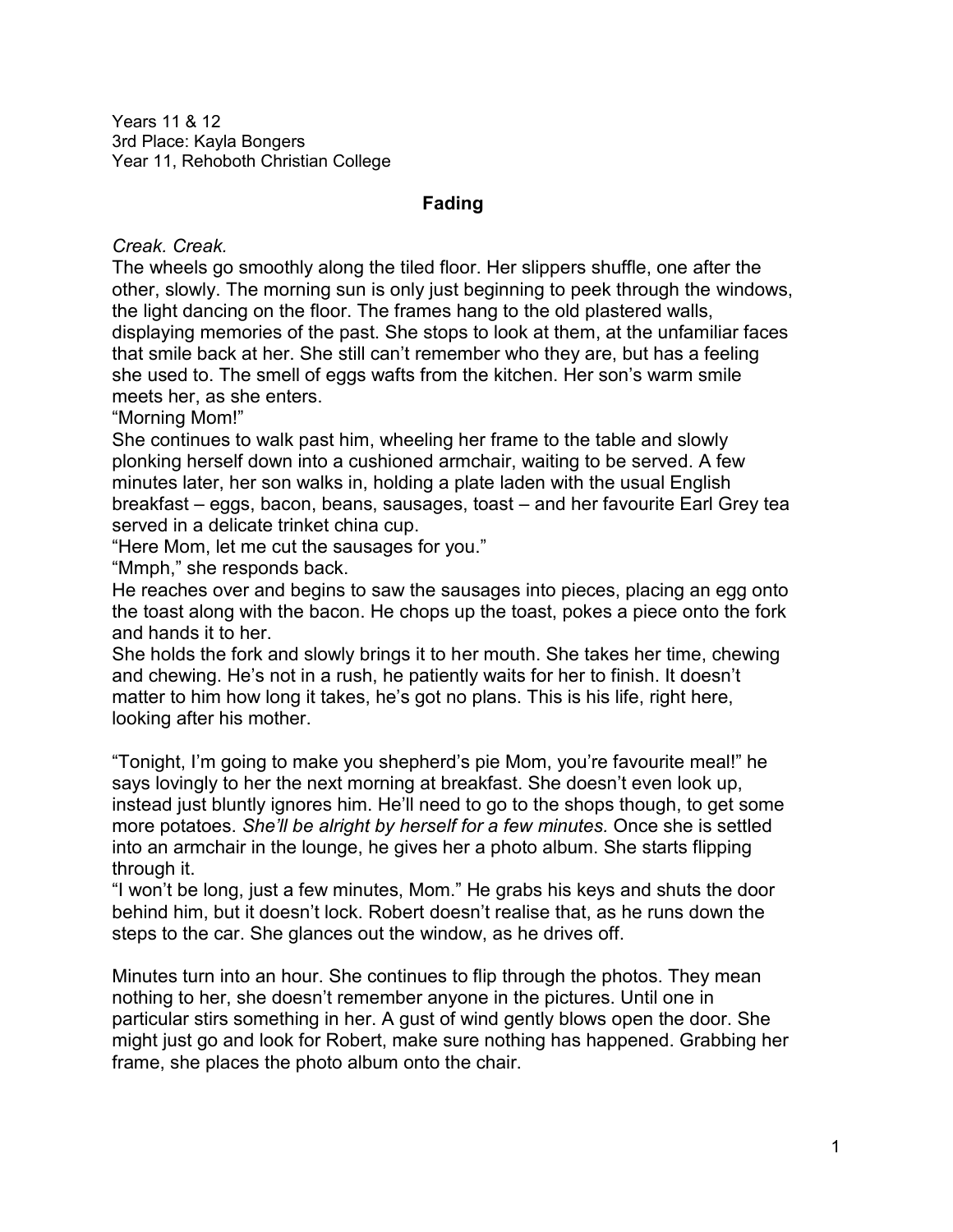"I'm home, Mom!" he yells out while squeezing through the door, holding the shopping bags. *Hmm that's strange, the lock isn't closing properly. Must remember to get that fixed.* Robert walks into the lounge room to greet his mother, but is only greeted by an empty armchair, the photo album placed open upon it. Her frame has disappeared as well. *Maybe she went to take a nap*. He dumps the shopping into the kitchen, and walks swiftly to the bedroom. Panic starts to rise within him. He flicks the light switch on and sees the bedcovers, folded, still the same as he made them this morning.

"Mom! Mom! Jennifer!" He gets no answer. He searches the whole house, thinking of all the possible spots she might be – the armchair out the back, the spare room, even the shed, with no luck. The backyard is no help either. The gate is still locked. But the front door wasn't. While he rushes inside to the lounge, he sees something. The album is lying open displaying a family picture at his uncle's farm. Horrible memories rise within him. He knows where his mother is. He calls triple zero.

The trees sway in the wind, the sun shines down on the grass. She looks out of place in this setting, lost even, slowly wheeling her frame down the path. Going nowhere. Time doesn't really exist for her. She makes her way to the park, but doesn't know it. It's deserted, not a single person to be seen. She'd be best getting home now. But which way is home? Turning a corner, she sees a familiar face, but can't remember where from. The lady recognises her at once.

"Mrs McEntosh! Fancy seeing you here, what are you up to on a beautiful day like this? Where's Robert?"

"Just out, um . . . walking my dog . . . somewhere . . . just getting a drink now . . ." she answers with a hint of confusion in her voice, looking around. Her neighbour looks at her suspiciously.

"I didn't know you had a dog! I can't see a dog anywhere though, where is he?" "He's back at . . . at my Grandpa's . . . vineyard in Auckland . . ."

"Okay, well, it was nice seeing you. Be safe now." The neighbour continues walking on the path, glancing back at Mrs McEntosh before turning a corner. She might just go and check with Robert, if his mother is meant to be out this far from home. Mrs McEntosh just stands there, trying to remember what she was doing. She no longer knows where she is, nor where she was going. Just one slow step after the other. She follows the path, an endless journey, a close resemblance to her life. It seems to go on for a long time. Too long she finds.

Then she sees it. The lake, the sun reflecting off its surface. It triggers something within her. That's when she remembers.

*They were staying on her brother's farm for the summer holidays. It had been a hot day. The kids were all taking a dip in the creek, while the adults stood around a bit further from the bank, with a beer in hand. Only the sound of the children's laughter and splashing, along with the low growl of humming talk from the adults, could be heard.*

*It had happened quite suddenly, no one really knew how to react.*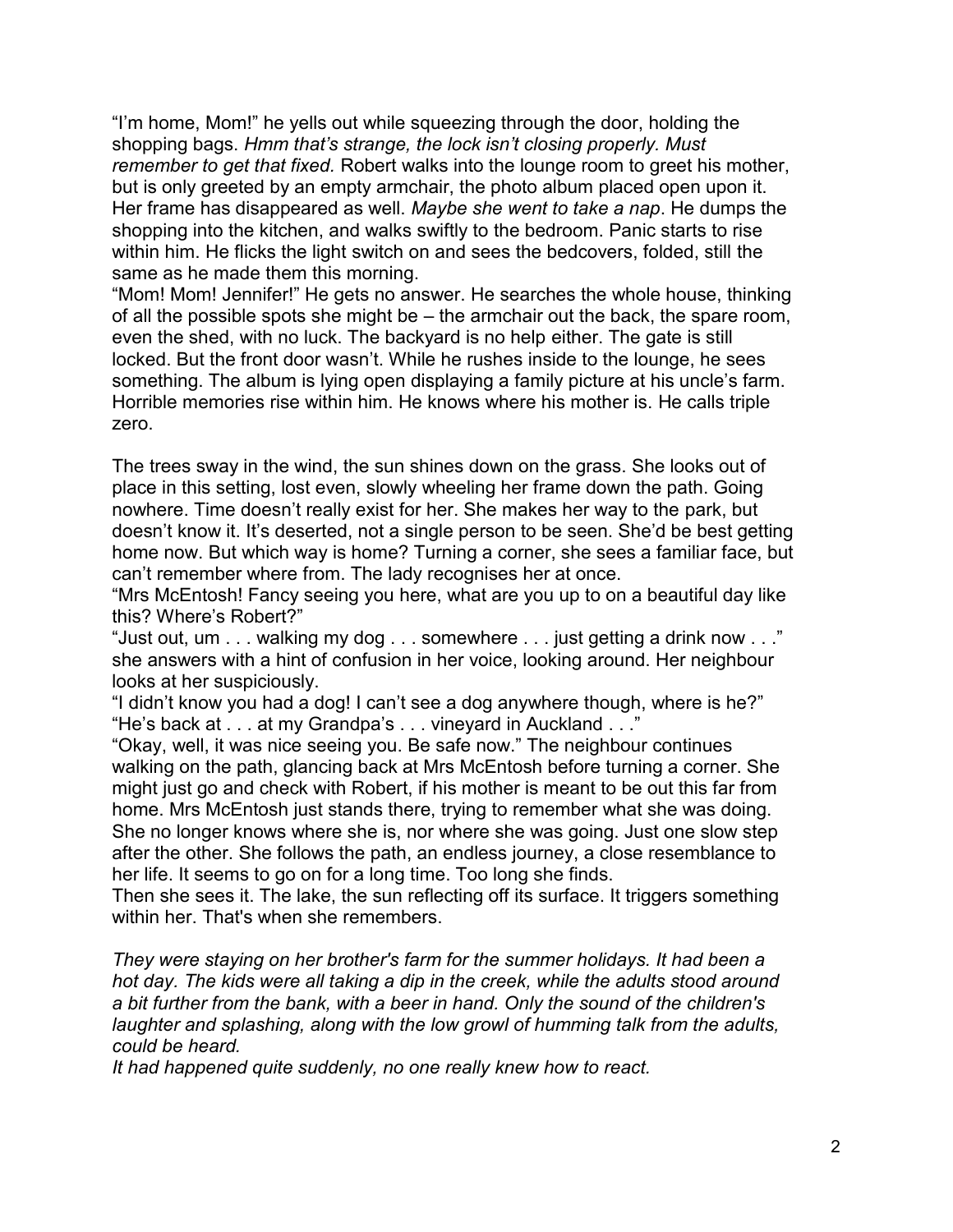*"HE'S DROWNING! SOMEONE HELP! HE'S DROWNING!" The kids had all started to yell while running up to the parents. The parents' confusion was met with a name.*

*"Robert! In the creek!"*

*"Down there!"*

*"Quick! Somebody do something!"*

*By now everybody had rushed to the muddy bank, but no faster than his own mother, who was the first to get there. She stopped abruptly, considering her choices. She had no idea how to swim, but her son was out there, confused, gulping water every second she waited. Everybody else was yelling and pointing, some of the kids had started crying to their parents, yet none of them were making an effort to do anything. No one was jumping in to save him. If she didn't save him now, she would never see him again.*

*So she jumped.*

*Every stroke took all her effort. Her toes could just touch the bottom. She swam for what felt like minutes. Reaching out, she grabbed hold of his hair, pulling him with her as she scrambled her way back to the bank. Other adults had run over now to help lift his limp body onto the bank.*

*A few minutes later, Robert was coughing up water. The children had all decided it was time to go back to the house, leaving only Robert with his mother.*

*"I . . . I thought, I thought I had lost you . . ."*

*He turned to look at her and she looked at him, smiling.*

She was now in the water. Splashing frantically, struggling in one of her greatest fears, trying to save him. But he isn't there. And she isn't at the creek. Her mind played tricks on her, fooling her into a false reality. The same mind that everyday makes her suffer. Her frail limbs aren't as strong as they used to be. Disoriented, she tries to keep herself afloat. But it's too late. A deep love for her son, a love she couldn't express to him, slowly submerges her below the water surface. Into the deep darkness, as all life fades . . .

He waits at the dining room table, officers are searching the house, others are already searching the surrounding neighbourhood. He answered all their questions as truthfully as he could. There is a knock at the door, for a second his heart skips a beat. *Could it be?* Robert races to it. But disappointment meets him as he opens the door to find Amelia, their neighbour. She confirms his worst fears. *This is my fault. Why didn't I look after her better?* If he had gotten home earlier, he could have prevented this. Regret and anger are muddled up inside him, as the truth fills his heart. *What if, what if . . .* But he can't finish the question. He would never forgive himself.

He drops the flowers slowly onto the cold, mossy stone. He never lived his life, for the reason of looking after his mother. *If only I hadn't . . .* Tears begin to stream down his face, lightly falling onto the grave. The letters on the tombstone have already begun fading. Just like his memories of her. He stands in silence, remembering.